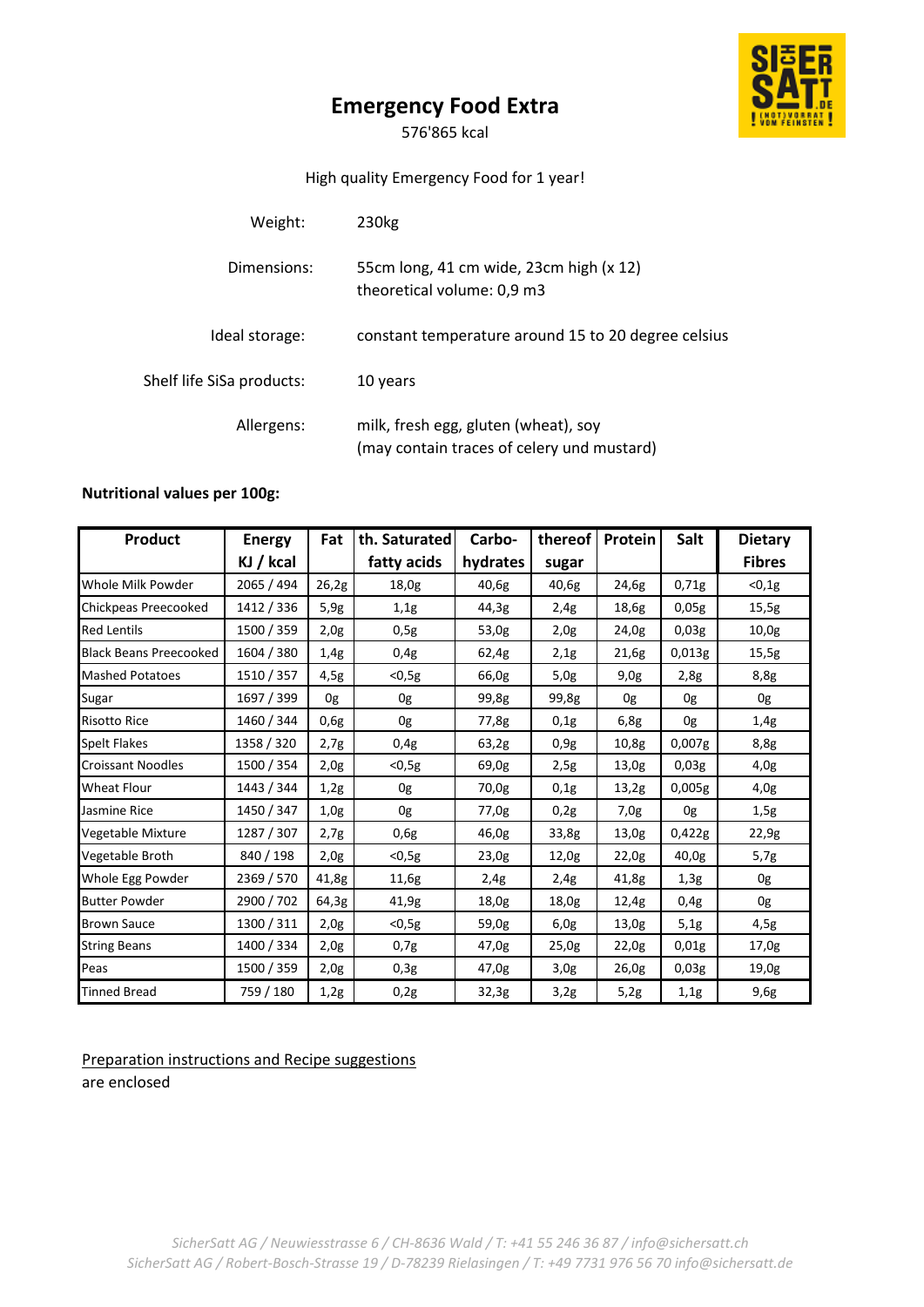

## Content:

12 Tins Whole Milk Powder, 900g Ingredients: Whole Milk Powder **Allergens: Milk**

12 Tins Chickpeas Preecooked, 800g Ingredients: Chickpeas Preecooked and dehydrated **Allergens: None**

12 Tins Red Lentils, 1400g Ingredients: Red Lentils **Allergens: None**

12 Tins Black Beans, Preecooked, 800g Ingredients: Black Beans Preecooked and dehydrated **Allergens: None**

12 Tins Mashed Potatoes Powder, 1200g Ingredients: Potatoes 87%, Sunflower Oil, Skimmed Mil Powder, Iodised Table Salt, (E450, E471, E304), Glucose Syrup, Maize starch, Aroma, Kurkuma **Allergens: Milk (may contain traces of fresh eggs, gluten, celery, mustard and soy)** 

4 Tins Sugar, 1800g Ingredients: Swiss Sugar **Allergens: None**

12 Tins Risotto Rice, 1600g Ingredients: Risotto Rice **Allergens: None**

12 Tins Spelt Flakes, 900g Ingredients: Spelt Flakes **Allergens: Gluten**

12 Tins Croissant Noodles (hard wheat semolina), 900g Ingredients: Croissant Noodles **Allergens: Gluten**

12 Tins Wheat Flour, 1000g Ingredients: Wheat Flour **Allergens: Gluten**

12 Tins Jasmine Rice, 1500g Ingredients: Jasmine Rice **Allergens: None**